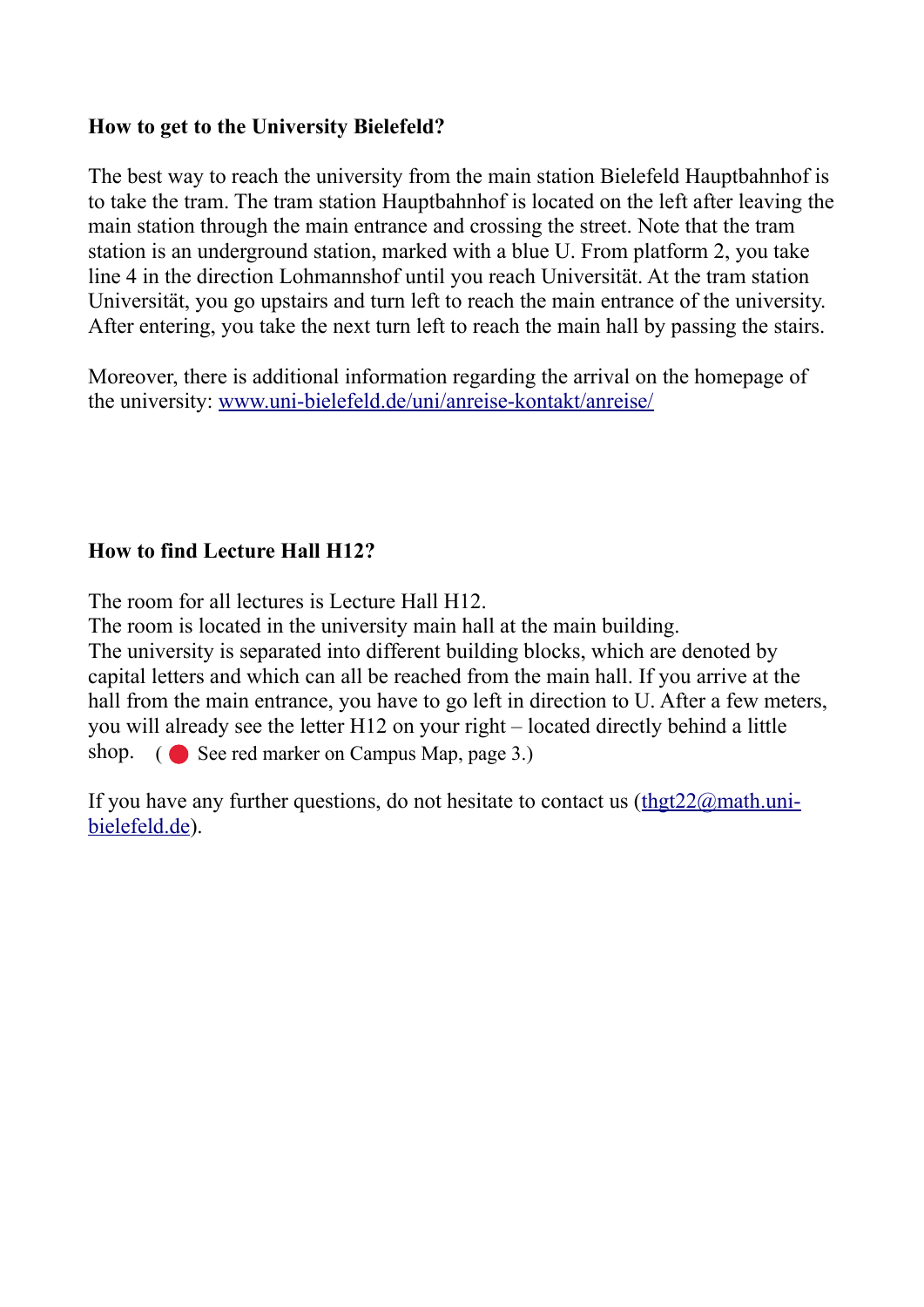## Tram map